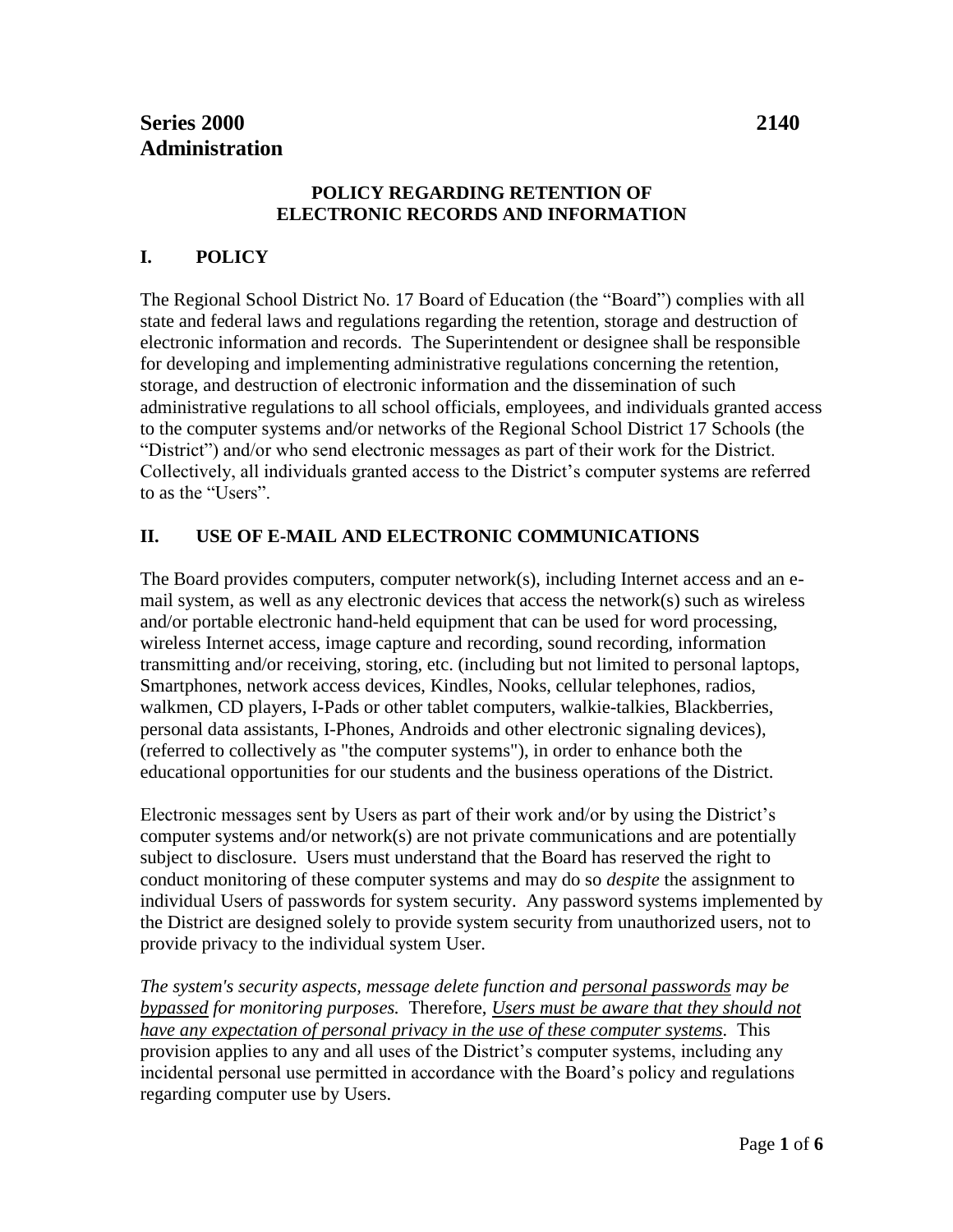Any retained messages may be retrieved as part of routine monitoring by the Board, an employee investigation or a formal discovery process as part of litigation. Users should bear in mind that e-mail messages may be retained at different locations within the computer network and that these messages are subject to retrieval. Consequently, Users should use discretion when using computers or other electronic technology to send, record or retain electronic communications and information.

## **III. RETENTION OF ELECTRONICALLY STORED INFORMATION**

Electronic communications on District computers or electronic communication systems shall be retained only as long as necessary. The same record retention policy that applies to paper records applies to electronically stored information, including e-mail communications. Therefore, like paper records, the content and function of an electronic record, including e-mail communications, determines the retention period for that document. The District will comply with all of the minimum standards set forth in the Municipal Records Retention Schedules, as issued by the Office of the Public Records Administrator for the State of Connecticut.

In addition to the retention guidelines established by the Board and used by school district officials and employees, all school officials and employees have a duty to preserve all records and electronic information, including records and electronic information that might otherwise be deleted or destroyed, that relate to any matter that is currently in litigation or may be anticipated to involve future litigation.

Legal References:

Conn. Gen. Stat. §§ 1-200(5); 1-211; 1-213(b)(3) Conn. Gen. Stat. § 7-109 Conn. Gen. Stat. § 11-8 et seq. General Letters 96-2 and 2009-2 of the Public Records Administrator Public Records Policy 01, *Digital Imaging*, of the Public Records Administrator (Aug. 2014) Record Retention Schedules Towns, Municipalities and Boards of Education

Frequently Asked Questions about E-mail, CT Public Records Administrator, *available at* [https://ctstatelibrary.org/wp](https://ctstatelibrary.org/wp-content/uploads/2015/05/EmailGuidelines.pdf)[content/uploads/2015/05/EmailGuidelines.pdf](https://ctstatelibrary.org/wp-content/uploads/2015/05/EmailGuidelines.pdf) .

APPROVED: November 9, 2021 REVISED: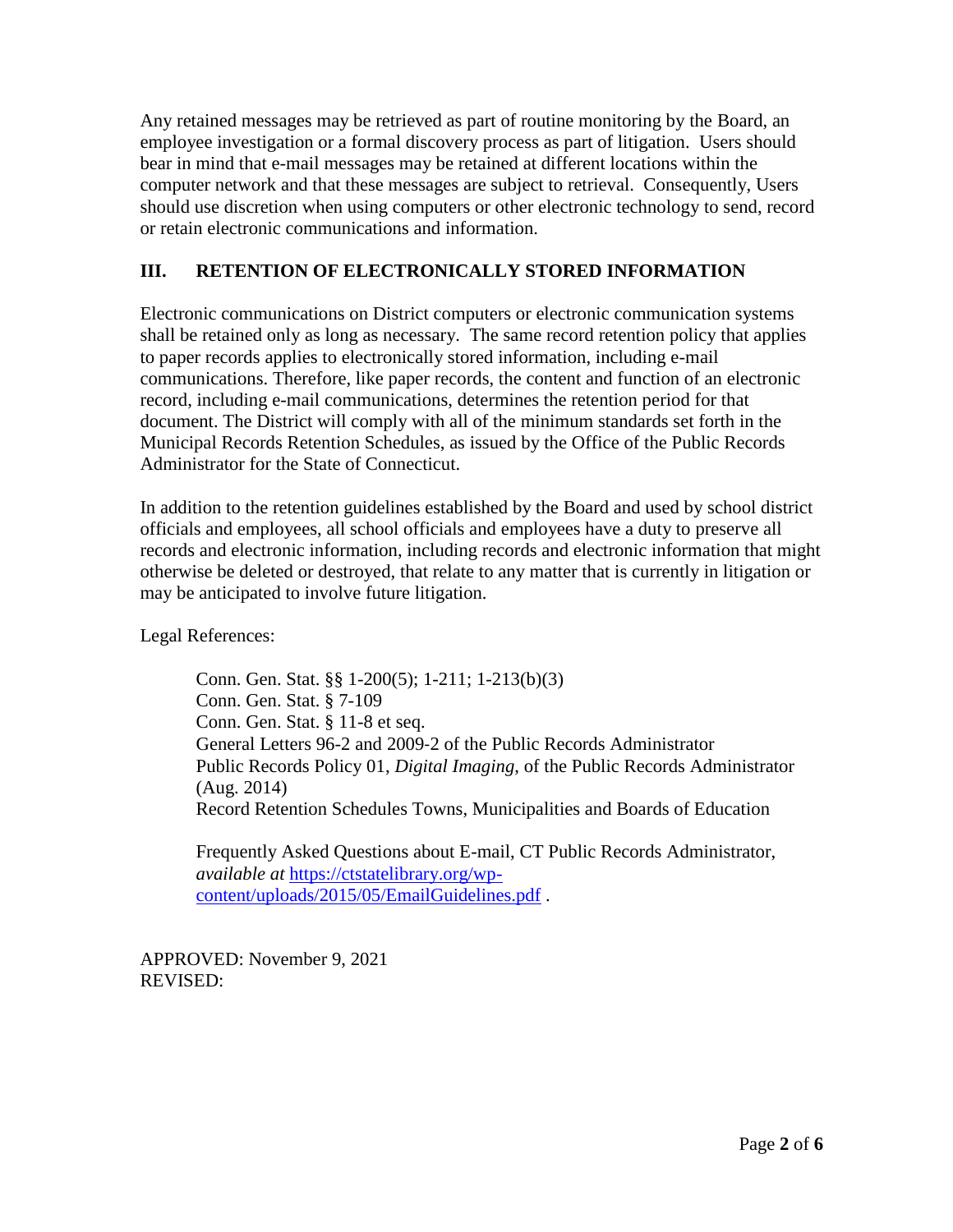#### **ADMINISTRATIVE REGULATIONS REGARDING THE RETENTION OF ELECTRONIC RECORDS AND INFORMATION**

#### **I. RECORDS CUSTODIAN**

These regulations are designed to assist in implementation of Board Policy 2140 regarding the retention of electronic records and information. These regulations supplement and do not replace District policy relating to education records.

The Superintendent of Schools shall designate a Records Custodian who will be responsible for implementation of District policies and regulations for the retention of records, including e-mails and electronically stored information.

#### **II. DEFINITIONS**

- A. E-mail is a means of sending messages between computers using a computer network or over a modem connected to a telephone line. This information consists primarily of messages, but may also include attachments such as calendars, directories, distribution lists, sound recordings, photographs, images, word-processing documents, spreadsheets, and other electronic documents. E-mail is stored in a digital format rather than on paper and is retrievable at a future date.
- B. Electronically stored information is information that is fixed in a tangible form and is stored in a medium from which it can be retrieved and examined. It can consist of writings, drawings, graphs, charts, photographs, sound recordings, images, and other data or data compilations stored in any medium from which information can be obtained into useable form.
- C. Public Records are any recorded data or information relating to the conduct of the public's business prepared, owned, used, or received by a public agency, whether such data or information is handwritten, typed, taperecorded, videotaped, printed, photostated, photographed or recorded by any method.
- D. Digital Imaging is the process of converting original records on paper or film into electronic images. The process typically requires a document scanner or digital camera, a computer and software to capture the image, and indexing of the digitized images.
- E. Transitory Correspondence consists of communication that does not relate to an individual's job responsibilities or has a short term administrative value.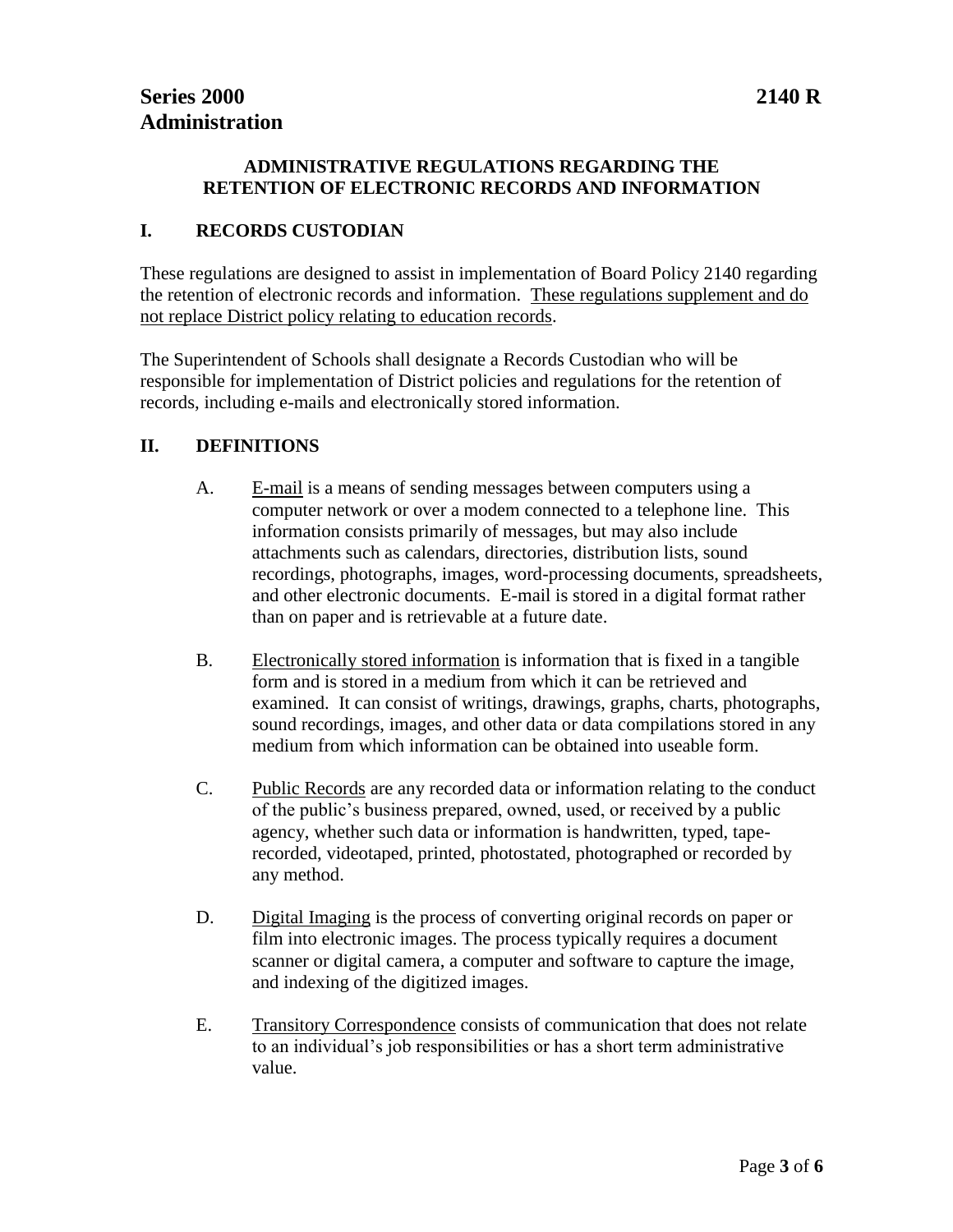F. Routine Correspondence consists of any communication that is part of or relates to commonplace tasks or duties within an office and is done at regular or specified intervals.

# **III. E-MAIL CLASSIFICATION**

The same record retention policy that applies to paper records applies to electronically stored information, including e-mail communications. Therefore, like paper records, the content and function of an electronic record, including e-mail communications, determines the retention period for that document. The District will comply with all of the minimum standards set forth in the Municipal Records Retention Schedules, as issued by the Office of the Public Records Administrator for the State of Connecticut.

Users shall use the following steps in determining whether to maintain e-mail messages and, if so, for how long:

Step 1: Determine whether the message is a public record or a non-record.

Step 2: If the message is a non-record, destroy at will (e.g., spam and unsolicited advertisements).

Step 3: If the message is a record, determine which records series the message belongs to, for example:

- 1. If the message is Transitory Correspondence, delete at will.
- 2. If the message is Routine Correspondence, retain for 2 years.
- 3. If the message is All Other Correspondence, retain for the equivalent records series.

Step 4: Maintain the messages for the required retention period under the equivalent records series.

### **IV. DIGITAL IMAGING OF PAPER/HARD COPY RECORDS**

Paper records may be digitized and maintained as electronic records; however, in doing so, the District must ensure the authenticity, reliability, integrity and usability of the reformatted records. If the District uses a vendor for digital imaging services, the District remains responsible for ensuring compliance with this policy.

In its use of digital imaging, the District shall:

- 1. Establish and maintain a quality assurance process to ensure the creation of accurate and authentic digital images and accurate indexes and production metadata.
- 2. Create and maintain accurate and authentic digital images in accordance with accepted standards and best practices.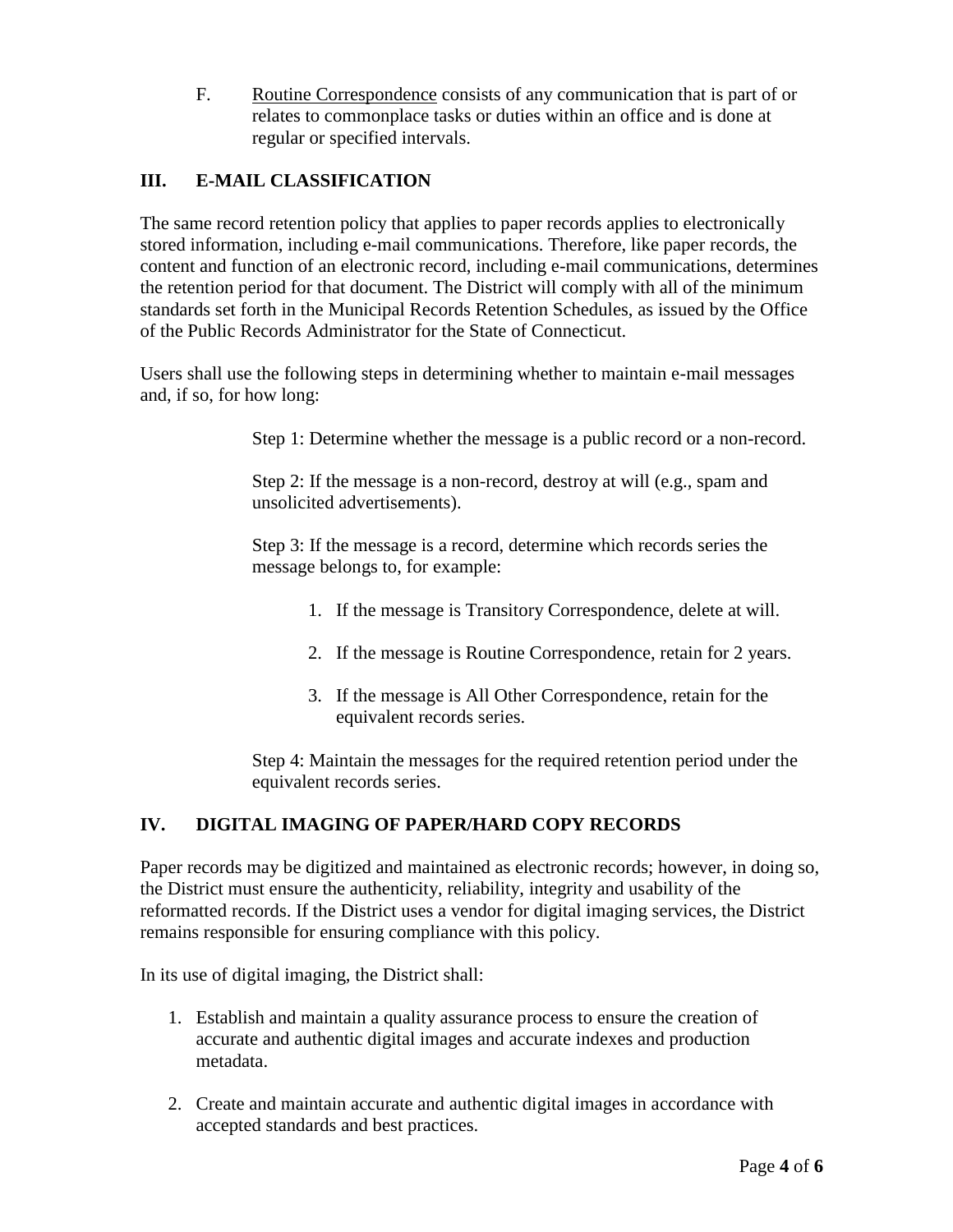- 3. Create and maintain accurate indexes and production metadata to properly identify and retrieve digital images.
- 4. Store and protect digital images against file corruption, alteration, or deletion throughout the designated retention period.
- 5. Perform periodic backups of all digital images, associated indices, and production metadata and maintain a geographically remote offsite backup copy to enable recovery and access in the event of a wide-spread disaster or emergency.
- 6. Perform and certify annual tests of backup media to ensure all files have been backed up and are readable.
- 7. Migrate digital images, associated indexes, and production metadata to a newer media platform or file format as needed to ensure the content remains accessible.
- 8. Define and document the normal operations and use of the imaging technology and electronic content management system to ensure system trustworthiness.

If paper public records have been converted to digital images, the District shall retain and/or dispose of the original paper records pursuant to the following guidelines.

- Permanent If records are to be retained permanently or have been designated as archival, they may be digitally scanned and retained in an electronic format, but security copies of the records must be retained in a "human-readable" format, such as paper or microfilm. The Records Custodian must first verify with the Office of the Public Records Administrator for approval of the security copy storage format.
- Less than These records may be transferred to a digital imaging format with Permanent disposal of the original, paper records. To dispose of the original records following their digital imaging, the Records Custodian must first obtain prior authorization from the Public Records Administrator and State Archivist (using Form RC-075, available from the Office of the Public Records Administrator). Following destruction of the original records, the Records Custodian must document that the paper records were destroyed lawfully.

To dispose of digital images once the minimum retention period has expired, the Records Custodian shall obtain prior authorization from the Public Records Administrator and State Archivist. The District must document that the digital images were destroyed lawfully under the appropriate disposition authority. The District shall follow a destruction process by which content is systematically deleted with an audit trail that is legally admissible in court. Destruction should be documented by recording the date of destruction on the form "Records Disposition Authorization" and attaching any supporting documentation, or by following the District's process for documenting document destruction.